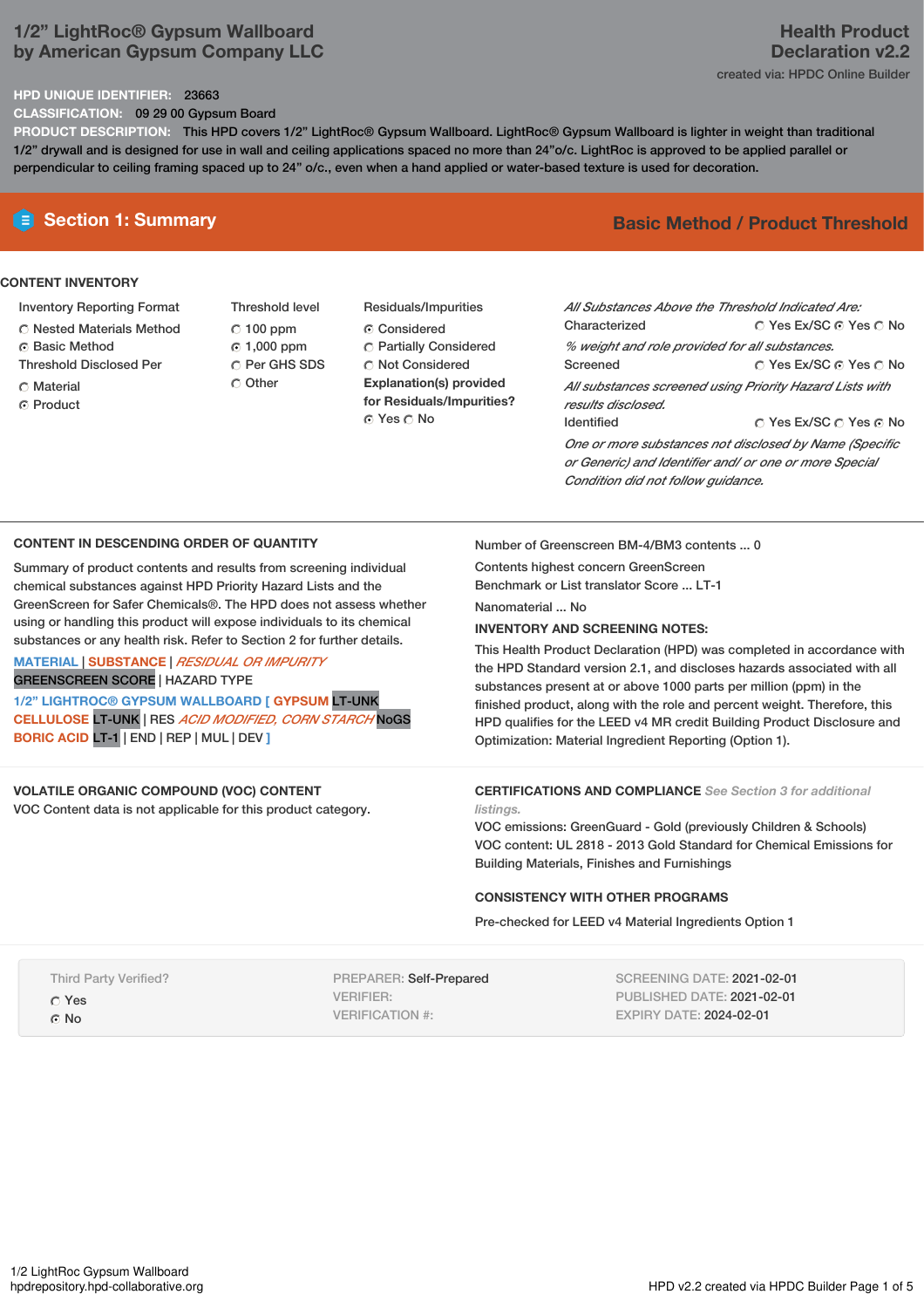This section lists contents in a product based on specific threshold(s) and reports detailed health information including hazards. This HPD uses the *inventory method indicated above, which is one of three possible methods:*

- *Basic Inventory method with Product-level threshold.*
- *Nested Material Inventory method with Product-level threshold*
- *Nested Material Inventory method with individual Material-level thresholds*

Definitions and requirements for the three inventory methods and requirements for each data field can be found in the HPD Open Standard version 2.2, *available on the HPDC website at: [www.hpd-collaborative.org/hpd-2-2-standard](https://www.hpd-collaborative.org/hpd-2-2-standard)*

| <b>1/2" LIGHTROC® GYPSUM WALLBOARD</b>                                                                                                                                  |                               |                 |          |                                                             |  |  |
|-------------------------------------------------------------------------------------------------------------------------------------------------------------------------|-------------------------------|-----------------|----------|-------------------------------------------------------------|--|--|
| PRODUCT THRESHOLD: 1000 ppm<br>RESIDUALS AND IMPURITIES CONSIDERED: Yes                                                                                                 |                               |                 |          |                                                             |  |  |
| RESIDUALS AND IMPURITIES NOTES: All items with values exceeding thresholds were examined for content                                                                    |                               |                 |          |                                                             |  |  |
| OTHER PRODUCT NOTES: American Gypsum LightRoc gypsum panels are used as an interior substrate for walls and ceilings and are intended to<br>receive a final decoration. |                               |                 |          |                                                             |  |  |
| <b>GYPSUM</b>                                                                                                                                                           |                               |                 |          | ID: 13397-24-5                                              |  |  |
| HAZARD SCREENING METHOD: Pharos Chemical and Materials Library HAZARD SCREENING DATE: 2021-02-01                                                                        |                               |                 |          |                                                             |  |  |
| $\%$ : 90.0000 - 96.0000                                                                                                                                                | GS: LT-UNK                    | RC: None        | NANO: No | SUBSTANCE ROLE: Structure component                         |  |  |
| <b>HAZARD TYPE</b>                                                                                                                                                      | <b>AGENCY AND LIST TITLES</b> | <b>WARNINGS</b> |          |                                                             |  |  |
| None found                                                                                                                                                              |                               |                 |          | No warnings found on HPD Priority Hazard Lists              |  |  |
| SUBSTANCE NOTES: Gypsum is a naturally occurring ore or a specially manufactured product of coal combustion                                                             |                               |                 |          |                                                             |  |  |
|                                                                                                                                                                         |                               |                 |          |                                                             |  |  |
| <b>CELLULOSE</b>                                                                                                                                                        |                               |                 |          | ID: 9004-34-6                                               |  |  |
| HAZARD SCREENING METHOD: Pharos Chemical and Materials Library HAZARD SCREENING DATE: 2021-02-01                                                                        |                               |                 |          |                                                             |  |  |
| $\%$ : 5,0000 - 5,8000                                                                                                                                                  | GS: LT-UNK                    | RC: Both        | NANO: No | SUBSTANCE ROLE: Structure component                         |  |  |
| <b>HAZARD TYPE</b>                                                                                                                                                      | <b>AGENCY AND LIST TITLES</b> | <b>WARNINGS</b> |          |                                                             |  |  |
| <b>RES</b>                                                                                                                                                              | <b>AOEC - Asthmagens</b>      |                 |          | Asthmagen (Rs) - sensitizer-induced                         |  |  |
| SUBSTANCE NOTES: All items with values exceeding thresholds were examined for content                                                                                   |                               |                 |          |                                                             |  |  |
|                                                                                                                                                                         |                               |                 |          |                                                             |  |  |
| <b>ACID MODIFIED, CORN STARCH</b>                                                                                                                                       |                               |                 |          | ID: 65996-63-6                                              |  |  |
| HAZARD SCREENING METHOD: Pharos Chemical and Materials Library HAZARD SCREENING DATE: 2021-02-01                                                                        |                               |                 |          |                                                             |  |  |
| %: Impurity/Residual                                                                                                                                                    | <b>GS: NoGS</b>               | RC: None        | NANO: No | SUBSTANCE ROLE: Impurity/Residual                           |  |  |
| <b>HAZARD TYPE</b>                                                                                                                                                      | <b>AGENCY AND LIST TITLES</b> | <b>WARNINGS</b> |          |                                                             |  |  |
| None found                                                                                                                                                              |                               |                 |          | No warnings found on HPD Priority Hazard Lists              |  |  |
| SUBSTANCE NOTES: Starch is produced from corn, milo, wheat or other natural grains.                                                                                     |                               |                 |          |                                                             |  |  |
|                                                                                                                                                                         |                               |                 |          |                                                             |  |  |
| <b>BORIC ACID</b>                                                                                                                                                       |                               |                 |          | ID: Undisclosed                                             |  |  |
| HAZARD SCREENING METHOD: Pharos Chemical and Materials Library HAZARD SCREENING DATE: 2021-02-01                                                                        |                               |                 |          |                                                             |  |  |
| %: $0.0100 - 0.0920$                                                                                                                                                    | GS: LT-1                      |                 |          | RC: None NANO: No SUBSTANCE ROLE: Tensile strength additive |  |  |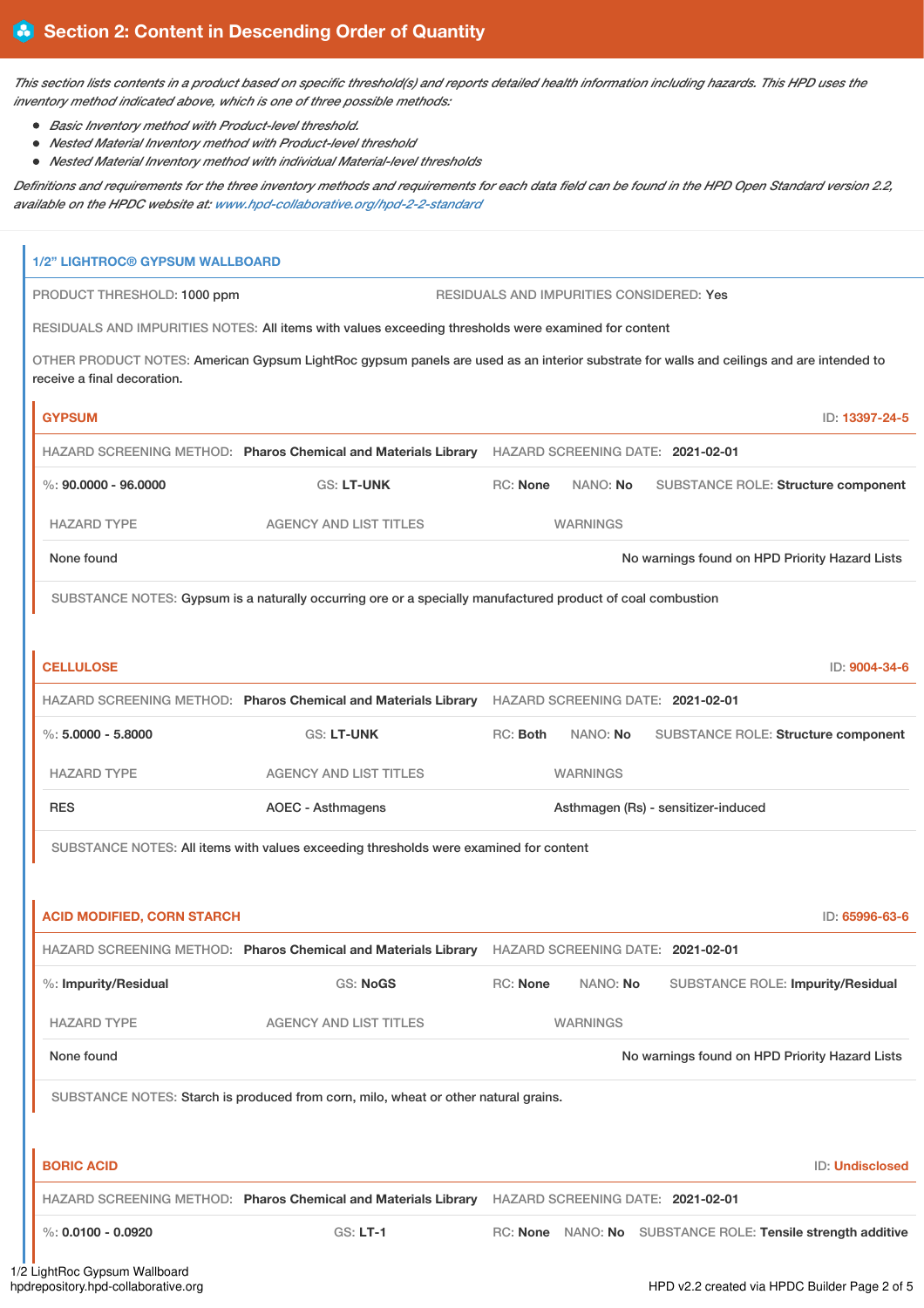| <b>HAZARD TYPE</b> | <b>AGENCY AND LIST TITLES</b>                | <b>WARNINGS</b>                                                   |
|--------------------|----------------------------------------------|-------------------------------------------------------------------|
| <b>END</b>         | <b>EU - Priority Endocrine Disruptors</b>    | Category 1 - In vivo evidence of Endocrine Disruption<br>Activity |
| <b>REP</b>         | <b>EU - SVHC Authorisation List</b>          | Toxic to reproduction - Prioritized for listing                   |
| <b>REP</b>         | EU - GHS (H-Statements)                      | H360FD - May damage fertility. May damage the unborn<br>child     |
| <b>MUL</b>         | ChemSec - SIN List                           | CMR - Carcinogen, Mutagen &/or Reproductive Toxicant              |
| <b>END</b>         | <b>TEDX</b> - Potential Endocrine Disruptors | <b>Potential Endocrine Disruptor</b>                              |
| <b>DEV</b>         | <b>MAK</b>                                   | Pregnancy Risk Group B                                            |
| <b>REP</b>         | <b>EU - Annex VI CMRs</b>                    | Reproductive Toxicity - Category 1B                               |
| <b>REP</b>         | <b>EU - SVHC Authorisation List</b>          | Toxic to reproduction - Candidate list                            |
| <b>REP</b>         | GHS - Japan                                  | Toxic to reproduction - Category 1B [H360]                        |
| <b>REP</b>         | GHS - Australia                              | H360FD - May damage fertility. May damage the unborn<br>child     |

SUBSTANCE NOTES: This core ingredient is below threshold reporting levels but is reported in an effort to be fully transparent in product content.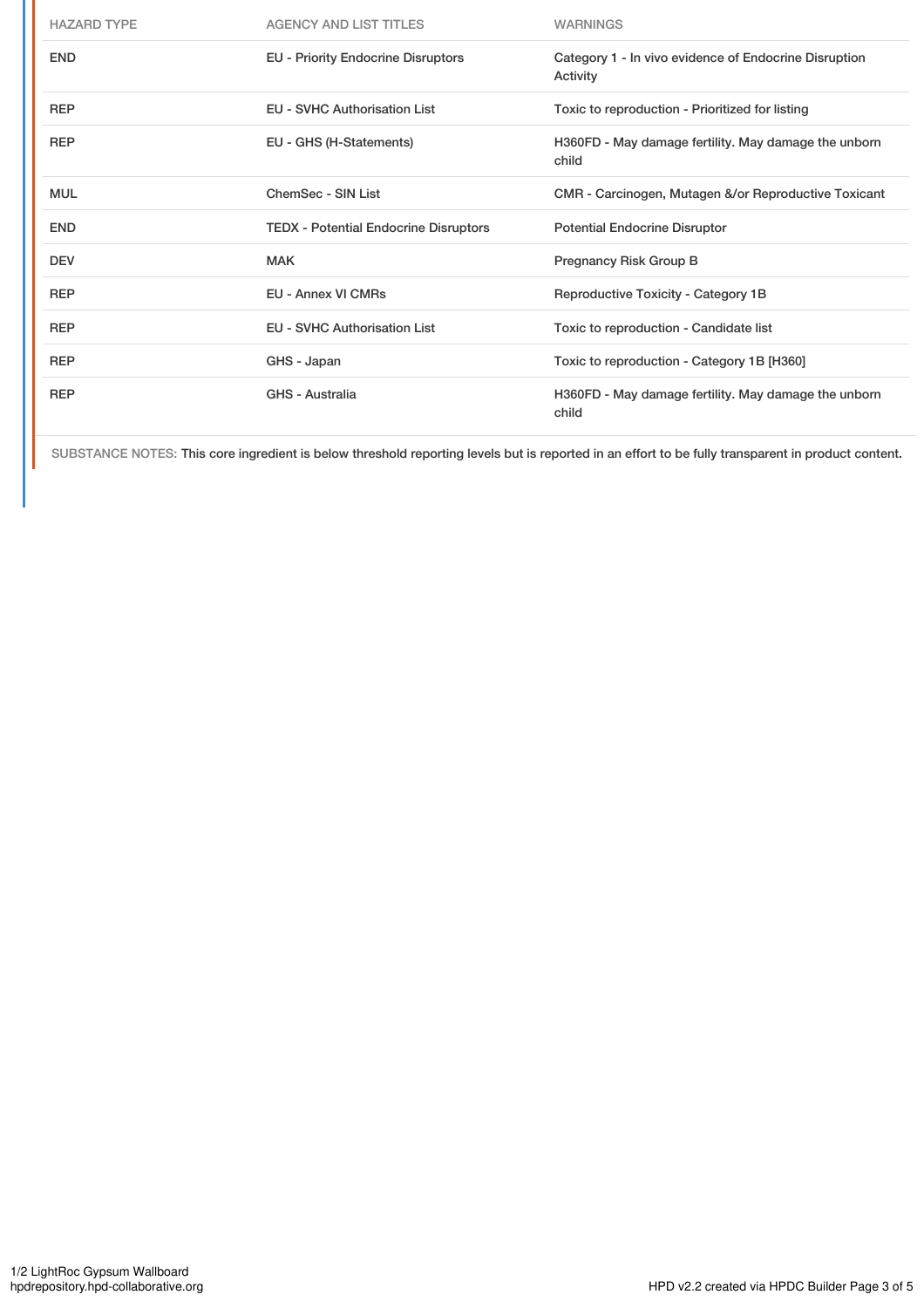This section lists applicable certification and standards compliance information for VOC emissions and VOC content. Other types of health or *environmental performance testing or certifications completed for the product may be provided.*

| <b>VOC EMISSIONS</b>                                                                                                                                                                                                                        | GreenGuard - Gold (previously Children & Schools)                                                              |                                        |                                                                 |  |
|---------------------------------------------------------------------------------------------------------------------------------------------------------------------------------------------------------------------------------------------|----------------------------------------------------------------------------------------------------------------|----------------------------------------|-----------------------------------------------------------------|--|
| CERTIFYING PARTY: Third Party<br><b>APPLICABLE FACILITIES: All manufacturing facilities</b><br>CERTIFICATE URL: http://greenguard.org/en/index.aspx                                                                                         | <b>ISSUE DATE: 2017-09-</b><br>20                                                                              | <b>EXPIRY DATE: 2019-</b><br>04-24     | <b>CERTIFIER OR LAB: UL</b><br>Environment                      |  |
| <b>CERTIFICATION AND COMPLIANCE NOTES:</b>                                                                                                                                                                                                  |                                                                                                                |                                        |                                                                 |  |
| <b>VOC CONTENT</b>                                                                                                                                                                                                                          | UL 2818 - 2013 Gold Standard for Chemical Emissions for Building Materials,<br><b>Finishes and Furnishings</b> |                                        |                                                                 |  |
| CERTIFYING PARTY: Third Party<br>APPLICABLE FACILITIES: All manufacturing locations are<br>certified<br><b>CERTIFICATE URL:</b><br>https://industries.ul.com/environment/certificationvalidation-<br>marks/greenguard-certification-program | <b>ISSUE DATE: 2009-04-</b><br>25                                                                              | <b>EXPIRY DATE: 2018-</b><br>$04 - 25$ | <b>CERTIFIER OR LAB: Underwriter</b><br>Laboratories Greenquard |  |

CERTIFICATION AND COMPLIANCE NOTES: UL 2818 - 2013 Gold Standard for Chemical Emissions for Building Materials, Finishes and Furnishings Certificate number 15187-420

# **Section 4: Accessories**

This section lists related products or materials that the manufacturer requires or recommends for installation (such as adhesives or fasteners). maintenance, cleaning, or operations. For information relating to the contents of these related products, refer to their applicable Health Product *Declarations, if available.*

No accessories are required for this product.

# **Section 5: General Notes**

Residuals and Impurities are considered in any ingredients exceeding the product threshold values as stated in material notes. The residuals or impurities occurring within materials exceeding the product threshold levels did not meet the threshold value for reporting.